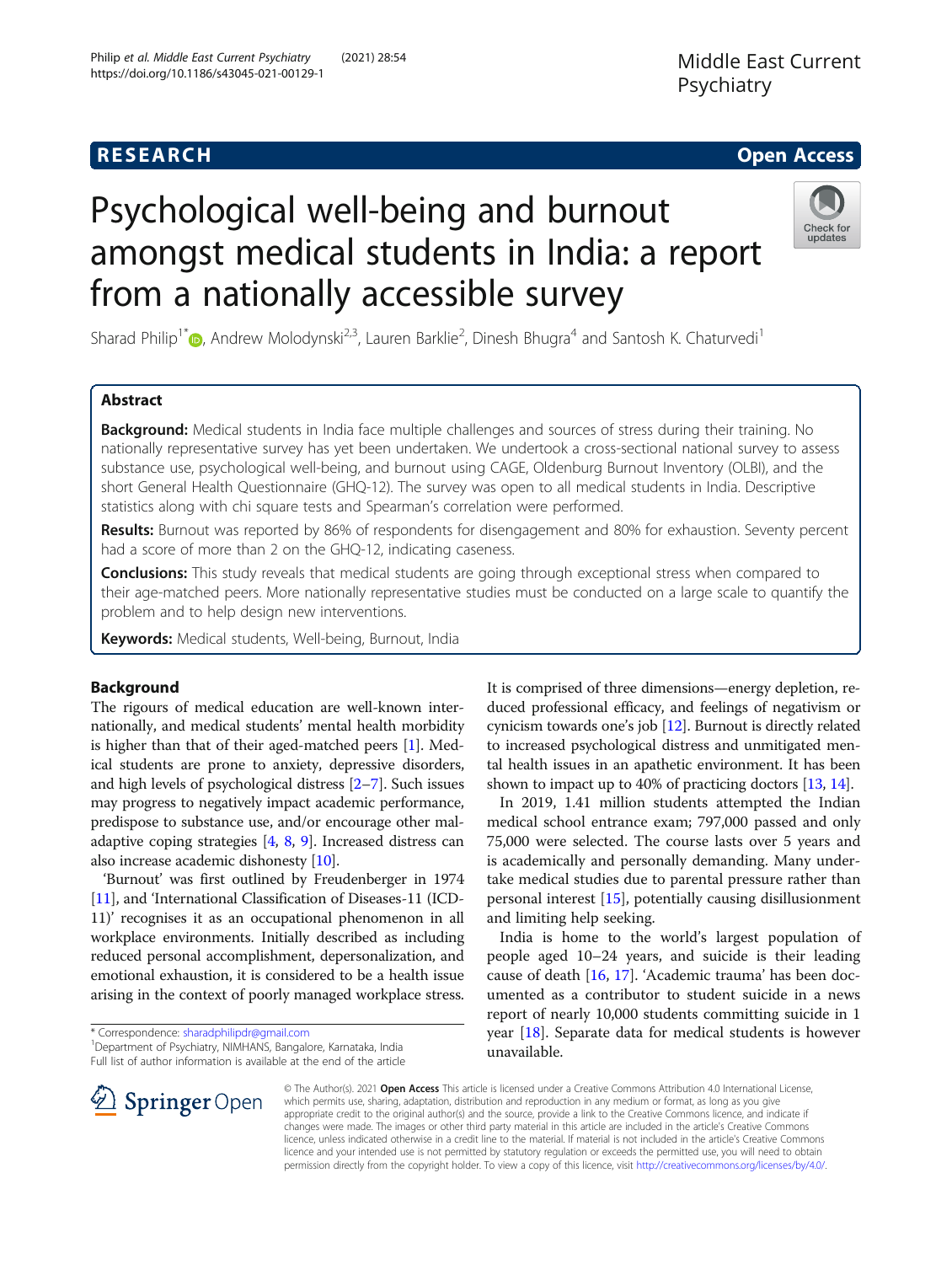Several cross-sectional studies have examined the stress and overall well-being of Indian medical students by using various questionnaires. One study [[19\]](#page-4-0) using the Oldenburg Burnout Inventory and GHQ 12 reported high levels of burnout (88% and 81% for disengagement and exhaustion respectively) and high levels of mental health problems (62% with GHQ score >2). Two studies [[20,](#page-5-0) [21\]](#page-5-0) using the Oldenburg Burnout Inventory have reported mean scores in Indian medical students, disengagement scores of  $2.43$   $[20]$  $[20]$  and  $18.16$   $[21]$ , and exhaustion scores of 2.32 [\[20\]](#page-5-0) and 13.89 [\[21](#page-5-0)] respectively. A different study [[22\]](#page-5-0) used the Maslach Burnout Inventory and reported 71% of the students showed moderate to high levels of burnout. Bute et al. [[23\]](#page-5-0) reported high levels of caseness indicating need for evaluation (66% with scores more than 4) amongst Indian medical students using the GHQ 28. Another study [[24](#page-5-0)] using the same scale reported a mean score of above 7. Many other studies have examined the psychological well-being and mental health of Indian medical students [[25](#page-5-0)–[29](#page-5-0)]. The variety of instruments and scales used and methodological variations have resulted in a wide range of results. All studies were limited to students within a few medical colleges. There have yet been no nationally representative robust studies. Our study reports a nationally accessible large-scale survey on the well-being of medical students in India.

## **Methods**

We conducted an online survey amongst medical student communities in India as part of a larger international effort to understand the stresses of medical student life. Matching surveys have been undertaken in countries such as Brazil [\[30\]](#page-5-0), Morocco [[31\]](#page-5-0), and Jordan [[32\]](#page-5-0). A similar study was also undertaken in four medical colleges of eastern and southern India [[19](#page-4-0)].

This cross-sectional survey was conducted over the 'Type Form' platform, which presents survey questions sequentially and records respondent data. These data are collected and displayed graphically for each question. The survey link was disseminated to multiple medical student groups. A message accompanied the link to introduce the survey and its' aims and to assure confidentiality and anonymity. Participant consent was sought in the beginning of the survey. The link was launched along with the message over multiple medical student groups across many colleges, predominantly by reaching out to student leadership and WhatsApp chat groups. The survey was open from 09/02/20 until 31/08/20. Fortnightly reminders were sent. As the circulation increased, a medical student magazine 'Lexicon' picked up the survey link and promoted it.

Survey questions included basic demographic details such as year of study, level of parental education, hours of work outside of student activities, current and past mental health difficulties, prescribed medications, and basic details of substance use. The short version of the 'General Health Questionnaire' (GHQ-12) [\[33](#page-5-0), [34\]](#page-5-0) was included to screen for minor psychiatric disorders, with a score of 2 or more indicating caseness. The GHQ-12 has been used previously in Indian populations [[35](#page-5-0)]. The CAGE questionnaire [\[36\]](#page-5-0) was included to measure alcohol use with a score of more than 2, considered as 'CAGE positive'. Lastly, the Oldenberg Burden Inventory [\[37\]](#page-5-0) was included to identify burnout with threshold scores of 2.10 for disengagement and 2.25 for exhaustion [[38](#page-5-0)].

## Results

Three hundred and forty-four respondents completed the survey. Of these respondents, three were removed as they were not medical students. There were respondents from New Delhi, Pondicherry, Vellore, Ludhiana, Bellary, and Bangalore amongst other sites.

Responses were spread across the training years as follows: 15% in the first year, 22% from the second year, 20% from year three, 12% from year four, 10% from year five, and 19% from year six. Two percent did not specify year of training.

Sixty percent of respondents identified as female, 39% identified as male, and one respondent identified as other gender.

Parental education levels for 46% were postgraduation; 35% were undergraduate degrees, while 13% were up to high school education.

Fifteen percent of respondents reported working for more than 20 h weekly. The majority of respondents (79%) did not work. Details of the sociodemographic details are presented in Tables [1,](#page-2-0) [2,](#page-2-0) [3,](#page-3-0) [4,](#page-3-0) and [5.](#page-4-0)

## Mental health

Before commencing their medical education, 27 respondents (8%) consulted a mental health professional, and five (2%) were given a mental health diagnosis. Diagnoses included mood disorder, anxiety disorder, adjustment disorder, and obsessive-compulsive disorder. Four respondents reported attention deficit hyperactive disorders. Seventeen (5%) students were on psychotropics. Twelve did not provide details, four (1%) were prescribed antidepressants, and one (0.3%) was prescribed benzodiazepines.

Thirty-six (11%) students reported that they were seeing a mental health professional at the time of the survey. Conditions reported included mood disorder, anxiety disorder, stress-related disorder, and obsessivecompulsive disorder. Twenty-four (7%) respondents reported being on prescription medications for their mental health. Nineteen (5%) were on antidepressants, three (1%) were on mood stabilisers, four (1%) were on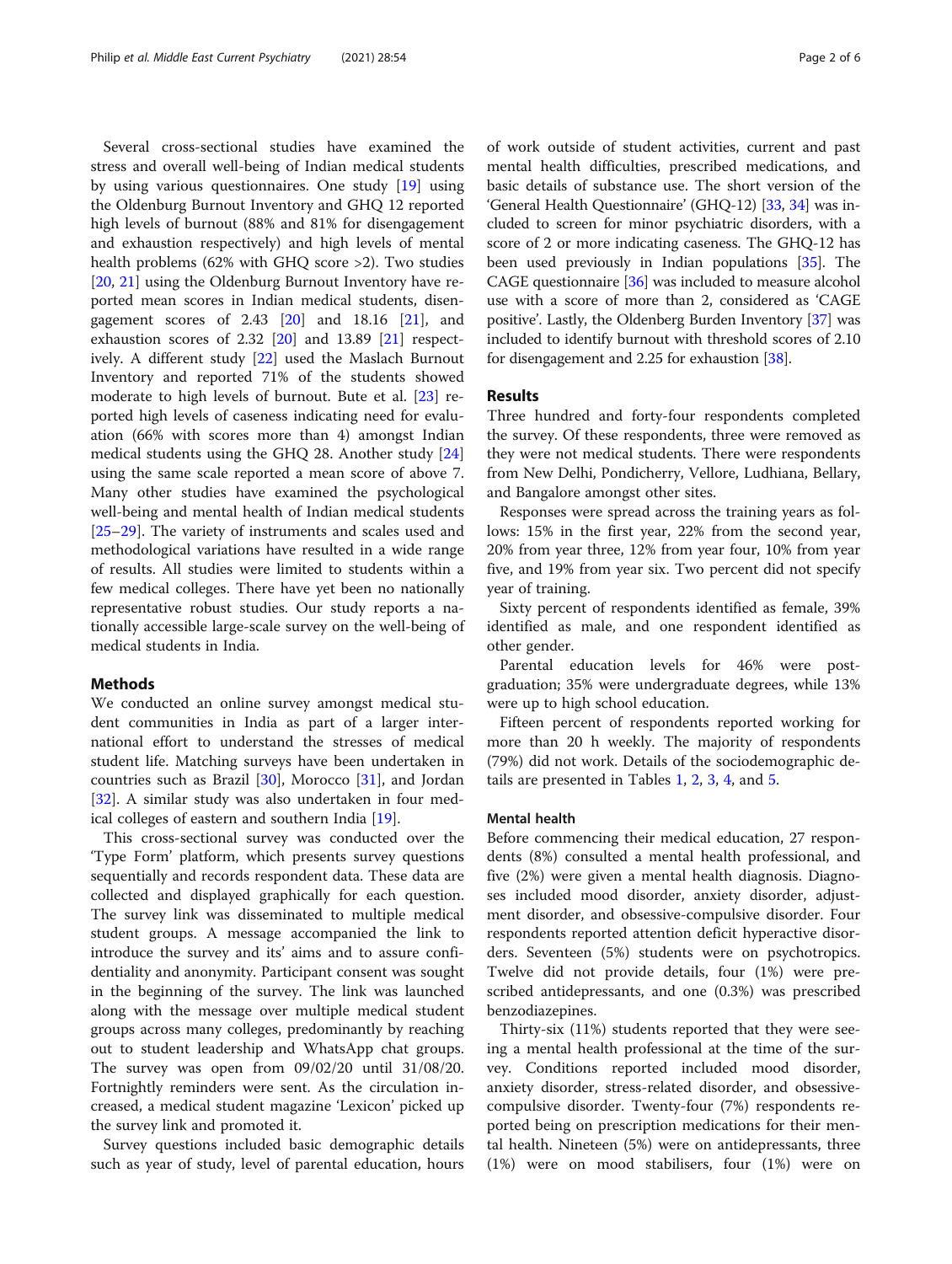| <b>Variables</b> |                | CAGE>2<br>N(% | GHO>2<br>N(% | GHO>3<br>N(96) | <b>OLBI</b><br>Disengagement > 2.1<br>N(% | <b>OLBI</b><br>Exhaustion > 2.25<br>N(% |
|------------------|----------------|---------------|--------------|----------------|-------------------------------------------|-----------------------------------------|
| Year of study    | Year 1 (n=50)  | 2(4%)         | 41 (82%)     | 35 (70%)       | 45 (90%)                                  | 39 (78%)                                |
|                  | Year 2 (n=76)  | 5 (7%)        | 49 (64%)     | 39 (51%)       | 65 (86%)                                  | 56 (74%)                                |
|                  | Year $3(n=68)$ | 4(6%)         | 46 (67%)     | 43 (63%)       | 58 (85%)                                  | 56 (82%)                                |
|                  | Year 4 (n=41)  | 2(5%)         | 29 (71%)     | 28 (68%)       | 31 (76%)                                  | 34 (83%)                                |
|                  | Year 5 (n=36)  | (3%)          | 19 (53%)     | 15 (42%)       | 29 (81%)                                  | 32 (88%)                                |
|                  | Year 6 (n=64)  | 3(4%)         | 51 (80%)*    | 47 (73%)*      | 57 (89%)                                  | 51 (80%)                                |

<span id="page-2-0"></span>Table 1 CAGE, GHQ, and OLBI scores according to student's year of study

sedatives, two (1%) were on antipsychotics, and one (0.3%) was on beta blocker. Twelve (4%) reported being prescribed stimulants for ADHD/ADD.

Two hundred and thirty-nine respondents (70%) reported academic work as a source of stress. One hundred and eighty (52%) respondents reported stress from relationships; eighty-eight (26%) reported stress due to financial reasons. Most respondents reported multiple stressors.

## CAGE and substance use

Forty-nine (14%) respondents were CAGE positive. Thirty-three (10%) reported using a nonprescription substance to modify their mood to feel better. These nonprescription medications included sedatives, 13 respondents (4%); stimulants, six respondents (2%); antidepressants, five respondents (1%); and over the counter medications, three respondents (1%).

Forty (12%) students reported using cannabis, and five (1%) reported using hallucinogens. Nineteen (6%) of the respondents had used substances to enhance academic performance.

Fifteen (4%) respondents reported that someone close to them was worried about their substance use, and twenty-four (7%) reported being concerned about their own substance use.

## GHQ-12 and OLBI score

The mean score of our sample was 5.26, and two hundred and thirty-nine (70%) respondents scored more than 2 in GHQ-12. The mean score for the group on the OLBI scale was 2.6. Two hundred and ninety-four (86%) of the respondents met the disengagement criteria for the OLBI scale while two hundred and seventy-five (80%) met criteria for exhaustion.

## Comparisons before training and during training

Twenty-six (8%) respondents reported having had consultations with general practitioners and mental health professionals during the training. Eighteen (5%) of those who responded had only consulted before training and did not do so during their training.

Thirty-seven (11%) respondents reported being diagnosed with a mental health condition after the commencement of their medical training while only two (0.6%) reported being diagnosed in the past but not currently diagnosed. Four (1%) respondents were diagnosed in the past and continued with the diagnosis.

## Association of sociodemographic factors with GHQ and OLBI scores

GHQ scores indicating 'caseness' were significantly associated with the first and sixth year of medical training. Higher GHQ scores were also reported for higher parental education levels  $(p<0.05)$ . We found an association between GHQ scores greater than two and a higher number of reported stressors  $(p<0.05)$  (Ref. Table 1).

Disengagement and exhaustion were significantly associated  $(p<0.05)$  with increasing number of stressors (Ref. Table [5\)](#page-4-0).

## Correlation of GHQ, OLBI, and CAGE scores

GHQ scores were positively correlated with the disengagement domain (correlation coefficient 0.511) and the exhaustion domain (correlation coefficient 0.521) of the OLBI scores. CAGE scores also positively correlated with the GHQ scores (correlation coefficient 0.136).

Table 2 CAGE, GHQ, and OLBI scores according to number of hours worked by student

| <b>Variables</b> |                              | CAGE>2 N (%) | $GHQ > 2 N$ (%) | GHO>3N (%) | <b>OLBI</b><br>Disengagement $>2.1 N$ (%) | OLBI<br>Exhaustion > 2.25 N $(\%)$ |
|------------------|------------------------------|--------------|-----------------|------------|-------------------------------------------|------------------------------------|
| Work             | Not working $(n=271)$        | 12 (4%)      | 194 (72%)       | 171 (63%)  | 234 (86%)                                 | 221 (82%)                          |
|                  | $<$ 20 h per week ( $n=$ 23) | $(4\%)$      | 14 (61%)        | 14 (61%)   | 17 (74%)                                  | 15 (65%)                           |
|                  | >20 h per week (n=50)        | 4 (8%)       | 31 (62%)        | 26 (52%)   | 43 (86%)                                  | 39 (78%)                           |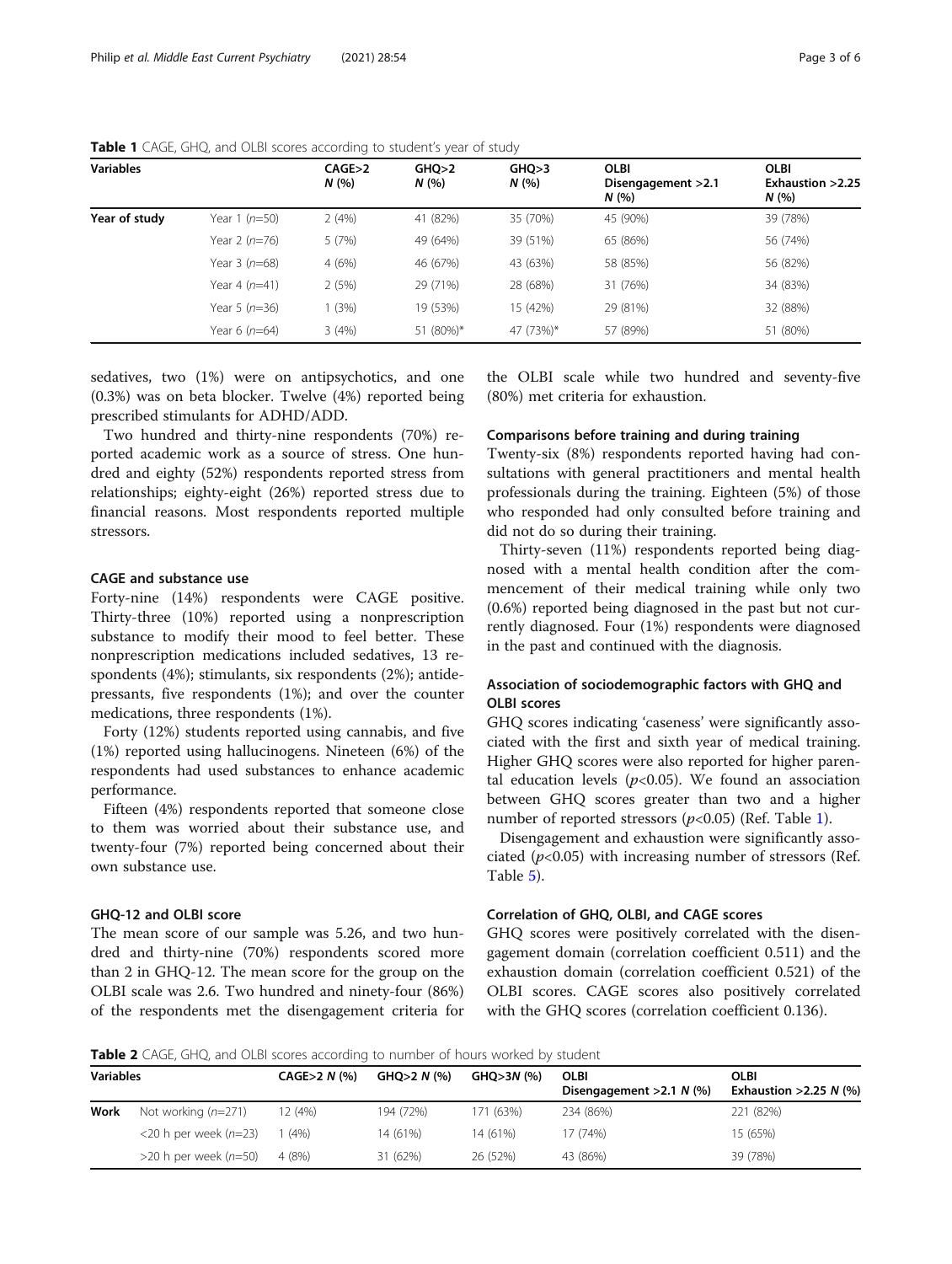| <b>Variables</b> |                  | CAGE>2<br>N(% | <b>GHO&gt;2</b><br>N(%) | GHO>3<br>N(% | <b>OLBI</b><br>Disengagement > 2.1<br>N(96) | <b>OLBI</b><br>Exhaustion $>2.25$<br>N(96) |
|------------------|------------------|---------------|-------------------------|--------------|---------------------------------------------|--------------------------------------------|
| Gender           | Male $(n=135)$   | (5%)          | 87 (64%)                | 77 (57%)     | 115 (85%)                                   | 101 (75%)                                  |
|                  | Female $(n=208)$ | 10 (5%)       | 152 (73%)               | 134 (64%)    | 178 (86%)                                   | 173 (83%)                                  |

<span id="page-3-0"></span>Table 3 CAGE, GHQ, and OLBI scores according to student's gender

## **Discussion**

This was the first nationally accessible survey of medical student well-being in India. A previous study [[19\]](#page-4-0) used the same methods but was conducted in selected medical colleges. We used innovative approaches to recruit respondents. Our survey found that medical students were at greater risk of developing mental ill health than their age-matched peers. Further, it appears that medical training increases mental health morbidity. Only 2% of the respondents had a diagnosis prior to commencing their training while 12% reported being diagnosed after entering medical college. This is a sizeable increase meriting further research to identify aggravating and protective factors. An identical survey carried out a year ago reported that 10% of respondents had received a mental ill health diagnosis prior to entering medical school and that 15% did during medical school [[19](#page-4-0)]. Rates in the overall literature vary, and this will at least in part be due to sampling and the use of different measures.

From the survey on types and number of stressors, analysis was done looking for associations between the scale measures and stressors. Statistically significant results were obtained regarding increased mental health disturbances and the number of stressors.

There appears to be an association between duration of medical training and mental health issues. It can be understood that many stressors are likely to have greater impacts during the first year and the last year of medical training. The former period is one of great change and uncertainty while the latter period is one of exam pressure and expectations. These periods should be the focus of support systems and measures.

This study demonstrates the need to optimise wellbeing and to decrease burnout in medical students, which is now known beyond doubt to be increasing amongst physicians throughout their careers [\[39\]](#page-5-0). We need to urgently develop initiatives to minimise morbidity and maximise an individual's well-being and medical career. Some suggestions are listed below:

- i. Emphasising the importance of well-being both in and away from the workplace
- ii. Increasing the amount of targeted support around mental health from medicaleducators/institutions
- iii. Stigma reduction and attitude changes that will allow a positive platform on which well-being and mental health optimization and/or treatment can be accessed

Based on the findings from Singh et al. [\[22\]](#page-5-0), we endorse co-curricular activities to promote cohesion and development of secondary and tertiary support systems in the colleges. Yoga and meditation activities conducted in group formats may also be beneficial [[40](#page-5-0)]. Emphasis on physical activity and sleep hygiene should be retained. Online social networks can complement existing more traditional ones. Robust peer mentoring systems and the training of faculty members may aid in surveillance and early detection of mental health issues. This may subsequently reduce morbidity for those affected and reduce dropout rates. Mental health promotion activities should also be a focus of student welfare activities.

## Limitations

This study is a cross-sectional survey of a convenience sample available only in English. However, English is the medium of instruction during medical training in India. The questions used were easily understood English.

## Implications

Findings from this study highlight high levels of burnout and psychological distress being experience by medical students in India. Mental health morbidity appears to increase in medical training. Further research is warranted to assess mental health morbidity and its' contributing and mitigating factors amongst students pursuing professional and non-professional disciplines in India.

Table 4 CAGE, GHQ, and OLBI scores according to level of parental education of student

| <b>Variables</b>          |                                        | <b>CAGE&gt;2N (%)</b> | GHQ>2N (%) | GHO>3N (%) | <b>OLBI</b><br>Disengagement > 2.1<br>N(96) | <b>OLBI</b><br>Exhaustion >2.25<br>N(96) |  |
|---------------------------|----------------------------------------|-----------------------|------------|------------|---------------------------------------------|------------------------------------------|--|
| <b>Parental education</b> | Less than graduation $(n=68)$          | 4(6%)                 | 38 (55%)*  | 36 (52%)   | 57 (84%)                                    | 49 (72%)                                 |  |
|                           | Graduation and above $(n=277)$ 13 (5%) |                       | 201 (72%)  | 175 (63%)  | 236 (85%)                                   | 225 (81%)                                |  |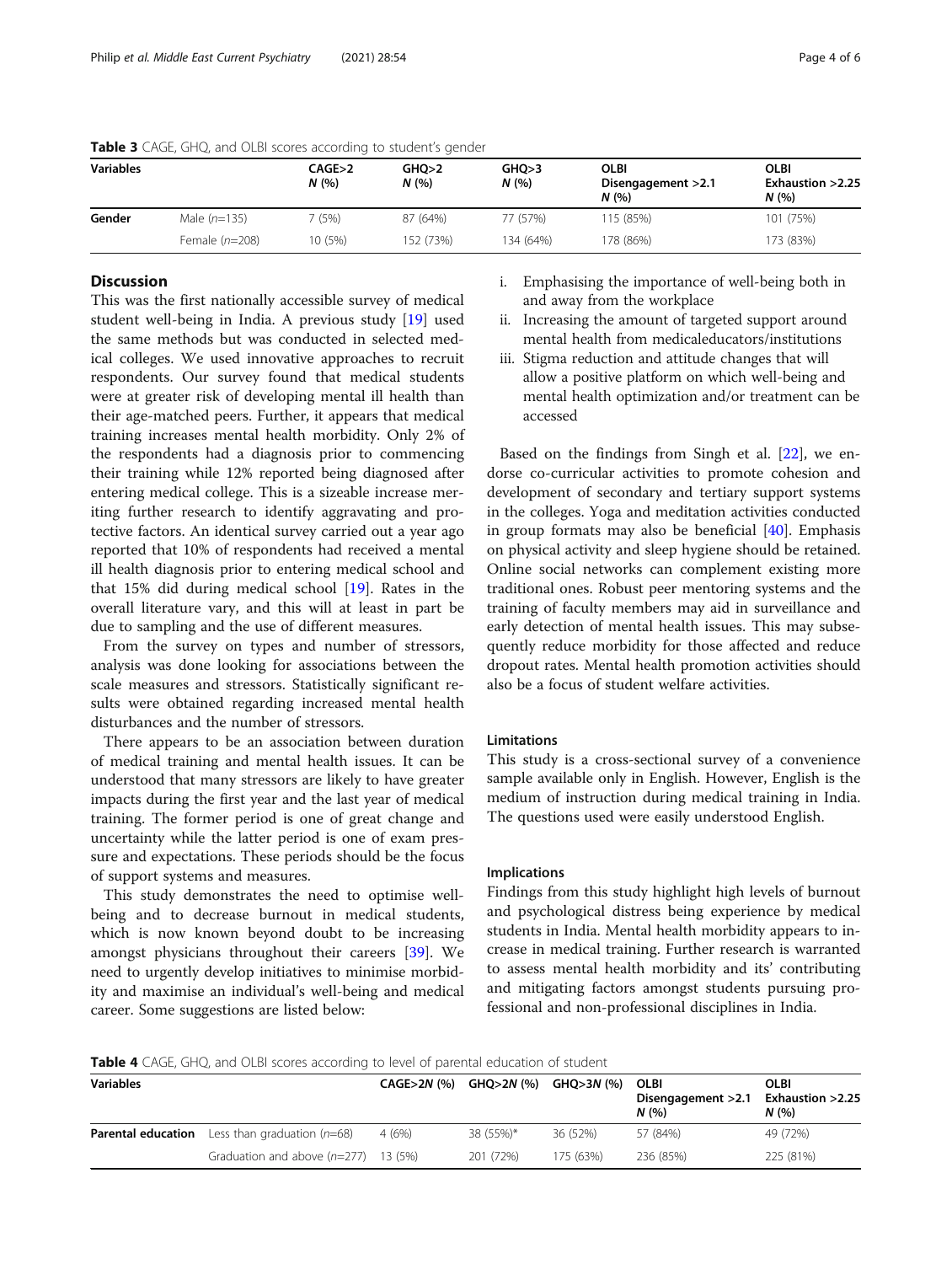| <b>Variables</b>    |                   | CAGE > 2<br>N(% | GHO>2<br>N(% | GHQ>3<br>N(% | <b>OLBI</b><br>Disengagement > 2.1<br>N(% | <b>OLBI</b><br>Exhaustion > 2.25<br>N(% |
|---------------------|-------------------|-----------------|--------------|--------------|-------------------------------------------|-----------------------------------------|
| Number of stressors | (3%)<br>$0(n=33)$ |                 | 8(24%)       | 6(18%)       | 25 (76%)*                                 | 12(36%)                                 |
|                     | $1(n=126)$        | 8(6%)           | 93 (74%)     | 79 (63%)     | 112 (89%)                                 | 107 (85%)*                              |
|                     | $2(n=107)$        | 3(3%)           | 94 (88%)*    | 86 (80%)*    | 103 (96%)*                                | 104 (97%)*                              |
|                     | $3(n=41)$         | 4 (10%)         | 35 (85%)     | 32 (78%)     | 38 (92%)                                  | 39 (95%)                                |
|                     | $4(n=8)$          | $0(0\%)$        | (87%)        | 6 (75%)      | 7 (87%)                                   | 8 (100%)                                |

## <span id="page-4-0"></span>**Table 5** CAGE, GHO, and OLBI scores according to student's total number of stressors

 $*_{p\text{-value}} < 0.05$ 

## Conclusions

Medical students in India report high levels of psychological distress and burnout. Urgent attention and interventions are required from peers, teachers, and policy makers.

## Abbreviations

ADHD/ADD: Attention deficit hyperactive disorders/attention deficit disorder; GHQ: General Health Questionnaire; ICD-11: International Classification of Diseases-11; OLBI: Oldenburg Burnout Inventory

#### Acknowledgements

We would like to thank all the people who helped and the many students who took part.

#### Authors' contributions

SP contributed in planning the study, preparing the methodology and questionnaire, analysing the results, preparing the tables, writing the introduction and discussions, and reviewing, revising, and approving the final manuscript. AM contributed in planning the study, preparing the methodology and questionnaire, interpreting the results, writing the introduction and discussions, and reviewing, revising, and approving the final manuscript. LB contributed in preparing the methodology and questionnaire, writing the discussions, and reviewing, revising, and approving the final manuscript. DB contributed in planning the study, preparing the methodology and questionnaire, writing the discussions, and reviewing, revising, and approving the final manuscript. SKC contributed in planning the study, preparing the methodology and questionnaire, analysing the results, preparing the tables, writing the introduction and discussions, and reviewing, revising, and approving the final manuscript. The authors read and approved the final manuscript.

#### Funding

No funding was required for this study.

## Availability of data and materials

Available

## **Declarations**

## Ethics approval and consent to participate

As per the Indian Council of Medical Research guidelines for online surveys, only participant consent is required. There is no requirement for ethics committee permissions. No ethical approval was deemed necessary by the national algorithm in the UK as this was an online population survey of consenting medical students irrespective of their health status. Only consenting subjects were included. Participant consent was sought in the beginning of the survey.

## Consent for publication

The authors have consented to publication.

#### Competing interests

The authors declare that they have no competing interests.

#### Author details

<sup>1</sup>Department of Psychiatry, NIMHANS, Bangalore, Karnataka, India. <sup>2</sup>Oxford Health NHS Foundation Trust, Oxford, UK. <sup>3</sup>Oxford University, Oxford, UK<br><sup>4</sup>King's College London, UK <sup>4</sup>King's College, London, UK.

## Received: 12 July 2021 Accepted: 18 July 2021 Published online: 24 August 2021

#### References

- 1. Moir F et al (2018) Depression in medical students: current insights. Adv Med Education Pract 9:323–333
- 2. Sherina MS, Rampal L, Kaneson N (2004) Psychological stress among undergraduate medical students. Med J Malays 59(2):2017–2011
- 3. Supe AN (1998) A study of stress in medical students at Seth G.S. Medical College. J Postgrad Med 44(1):1
- 4. Stewart SM et al (1999) A prospective analysis of stress and academic performance in the first two years of medical school. Med Educ 33(4):243–  $250$
- 5. Saipanish R (2003) Stress among medical students in a Thai medical school. Med Teach 25(5):502–506
- 6. Dyrbye LN, Thomas MR, Shanafelt TD (2006) Systematic review of depression, anxiety, and other indicators of psychological distress among U. S. and Canadian medical students. Acad Med:354–373
- 7. Dyrbye LN et al (2008) Burnout and suicidal ideation among U.S. medical students. Ann Intern Med 149(5):334–341. [https://doi.org/10.7326/0003-481](https://doi.org/10.7326/0003-4819-149-5-200809020-00008) [9-149-5-200809020-00008](https://doi.org/10.7326/0003-4819-149-5-200809020-00008)
- 8. Ashton CH, Kamali F (1995) Personality, lifestyles, alcohol and drug consumption in a sample of British medical students. Med Educ 29(3):187– 192
- 9. Newbury-Birch D, Walshaw D, Kamali F (2001) Drink and drugs: from medical students to doctors. Drug Alcohol Depend 64(3):265–270
- 10. Rennie SC, Rudland JR (2003) Differences in medical students' attitudes to academic misconduct and reported behaviour across the years - a questionnaire study. J Med Ethics 29(2):97–102. [https://doi.org/10.1136/](https://doi.org/10.1136/jme.29.2.97) ime.29.2.97
- 11. Freudenberger HJ (1974) Staff burn-out. J Soc Issues 30(1):159–165
- 12. World Health Organisation. Burn-out an "occupational phenomenon.": International Classification of Diseases. International Classification of Disease. 2019.
- 13. Henderson G (1984) Physician burnout. Hospital Physician 20(10):8–9
- 14. Langade D et al (2016) Burnout syndrome among medical practitioners across India: a questionnaire-based survey. Cureus 8:9
- 15. Jothula KY et al (2018) Study to find out reasons for opting medical profession and regret after joining MBBS course among first year students of a medical college in Telangana. Int J Community Med Public Health 5(4): 1392–1396
- 16. UNFPA India | Young people (no date). (). Available at: [https://india.unfpa.](https://india.unfpa.org/en/topics/young-people-12) [org/en/topics/young-people-12](https://india.unfpa.org/en/topics/young-people-12).
- 17. Dandona R et al (2018) Gender differentials and state variations in suicide deaths in India: the Global Burden of Disease Study 1990–2016. Lancet Public Health 3(10):e478–e489
- 18. Student suicides rising, 28 lives lost every day the Hindu (no date). (Accessed: 12 Nov 2020). Available at: [https://www.thehindu.com/news/na](https://www.thehindu.com/news/national/student-suicides-rising-28-lives-lost-every-day/article30685085.ece) [tional/student-suicides-rising-28-lives-lost-every-day/article30685085.ece](https://www.thehindu.com/news/national/student-suicides-rising-28-lives-lost-every-day/article30685085.ece)
- 19. Farrell SM et al (2019) Wellbeing and burnout in medical students in India; a large scale survey. Int Rev Psychiatry 31(7–8):555–562